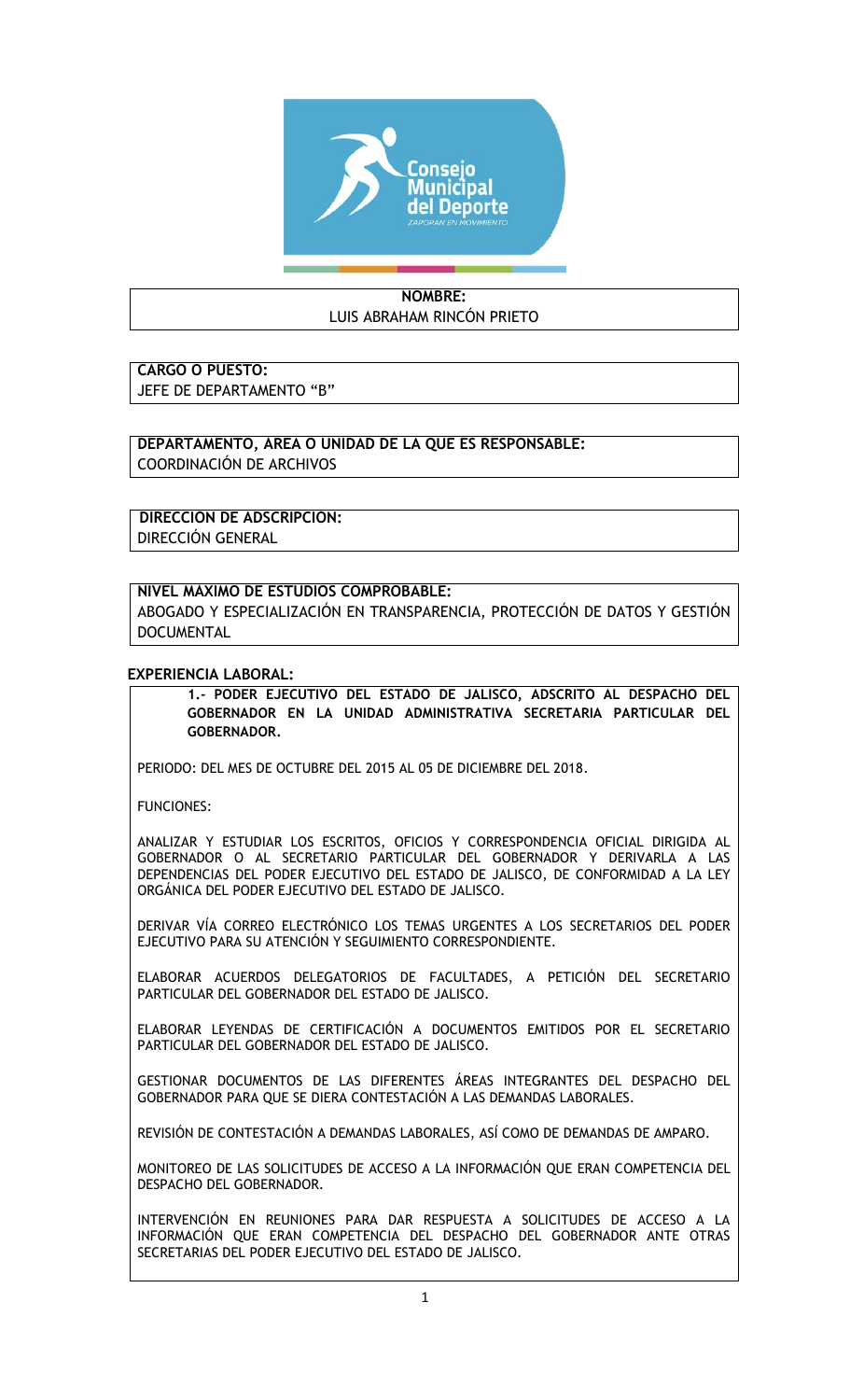ENCARGADO DE ACTUALIZAR EL PORTA ESTATAL DE TRANSPARENCIA DEL DESPACHO DEL **GOBERNADOR** 

ENCARGADO DE ACTUALIZAR LOS FORMATOS DE LA PLATAFORMA NACIONAL DE TRANSPARENCIA QUE ERAN COMPETENCIA DE LA COORDINACIÓN JURÍDICA DE LA SECRETARIA PARTICULAR DEL GOBERNADOR.

FUNGIR COMO ENLACE DE TRANSPARENCIA DEL DESPACHO DEL GOBERNADOR.

ACUDIR A LAS REUNIONES DE TRANSPARENCIA ORGANIZADAS POR LA COORDINACIÓN GENERAL DE TRANSPARENCIA E INFORMACIÓN PÚBLICA.

ASESORAR A LAS ÁREAS DEL DESPACHO DEL GOBERNADOR PARA QUE EMITIERAN RESPUESTAS A LAS SOLICITUDES DE ACCESO A LA INFORMACIÓN.

FUNGIR COMO SECRETARIO EJECUTIVO DEL COMITÉ DE ÉTICA, CONDUCTA Y DE PREVENCIÓN DE CONFLICTOS DE INTERÉS DEL DESPACHO DEL GOBERNADOR Y UNIDADES ADMINISTRATIVAS DE APOYO.

ELABORAR ACTAS DE INTEGRACIÓN Y SOBRE DIVERSOS TEMAS QUE ERAN COMPETENCIA DEL COMITÉ DE ÉTICA, CONDUCTA Y DE PREVENCIÓN DE CONFLICTOS DE INTERÉS DEL DESPACHO DEL GOBERNADOR Y UNIDADES ADMINISTRATIVAS DE APOYO.

RENDIR INFORMES ANTE LA UNIDAD ESPECIALIZADA DE ÉTICA, CONDUCTA Y DE PREVENCIÓN DE CONFLICTOS DE INTERÉS, ADSCRITA A CONTRALORÍA DEL ESTADO.

CONVOCAR A SESIONES DEL COMITÉ DE ÉTICA, CONDUCTA Y DE PREVENCIÓN DE CONFLICTOS DE INTERÉS DEL DESPACHO DEL GOBERNADOR Y UNIDADES ADMINISTRATIVAS DE APOYO.

INTERVENIR COMO ASESOR EN TEMAS DE PROTECCIÓN DE DATOS PERSONALES ANTE LAS DIVERSAS ÁREAS QUE INTEGRABAN EL DESPACHO DEL GOBERNADOR, CON EL FIN DE QUE CUMPLIERAN CON LO ESTABLECIDO EN LA LEY GENERAL DE PROTECCIÓN DE DATOS PERSONALES EN POSESIÓN DE SUJETOS OBLIGADOS, EN CONCORDANCIA CON LA LEY DE PROTECCIÓN DE DATOS PERSONALES EN POSESIÓN DE SUJETOS OBLIGADOS DEL ESTADO DE JALISCO Y SUS MUNICIPIOS.

ELABORAR LOS AVISOS DE PRIVACIDAD DEL DESPACHO DEL GOBERNADOR.

ELABORAR EL DOCUMENTO DE SEGURIDAD DEL DESPACHO DEL GOBERNADOR.

ELABORAR ACTAS DE BÚSQUEDA EXHAUSTIVA DE INFORMACIÓN Y DE CONSULTAS DIRECTAS.

INTERVENCIÓN EN LA ELABORACIÓN DE INSTRUMENTOS ARCHIVÍSTICOS DE LAS DIVERSAS ÁREAS DEL DESPACHO DEL GOBERNADOR, COMO SON CUADRO GENERAL DE CLASIFICACIÓN ARCHIVÍSTICA; CATALOGO DE DISPOSICIÓN DOCUMENTAL; GUÍAS DE ARCHIVO; INVENTARIOS; FORMATOS DE TRANSFERENCIAS; INTEGRACIÓN DE EXPEDIENTES. ESTO CON LA FINALIDAD DE DAR CUMPLIMIENTO A LOS LINEAMIENTOS PARA LA ORGANIZACIÓN Y CONSERVACIÓN DE ARCHIVOS Y DEMÁS APLICABLE EN EL TEMA DE ARCHIVOS.

ELABORAR FICHAS INFORMATIVAS SOBRE TEMAS A PETICIÓN DEL SECRETARIO PARTICULAR DEL GOBERNADOR.

FUNGIR COMO CAPTURISTA EN LOS FORMATOS DE ENTREGA-RECEPCIÓN.

ACUDIR A CAPACITACIONES EN TEMAS DE TRANSPARENCIA, PROTECCIÓN DE DATOS, GESTIÓN DOCUMENTAL, DATOS ABIERTOS Y GOBIERNO ABIERTO, SISTEMAS ANTICORRUPCIÓN, EN TEMAS DE ÉTICA, EN TEMAS DE ÓRGANOS DE CONTROL INTERNO.

INTERVENCIÓN EN REFORMAS A REGLAMENTOS.

COLABORAR CON ABOGADOS DE LA SECRETARÍA GENERAL DE GOBIERNO EN TEMAS QUE ERAN COMPETENCIA DEL DESPACHO DEL GOBERNADOR.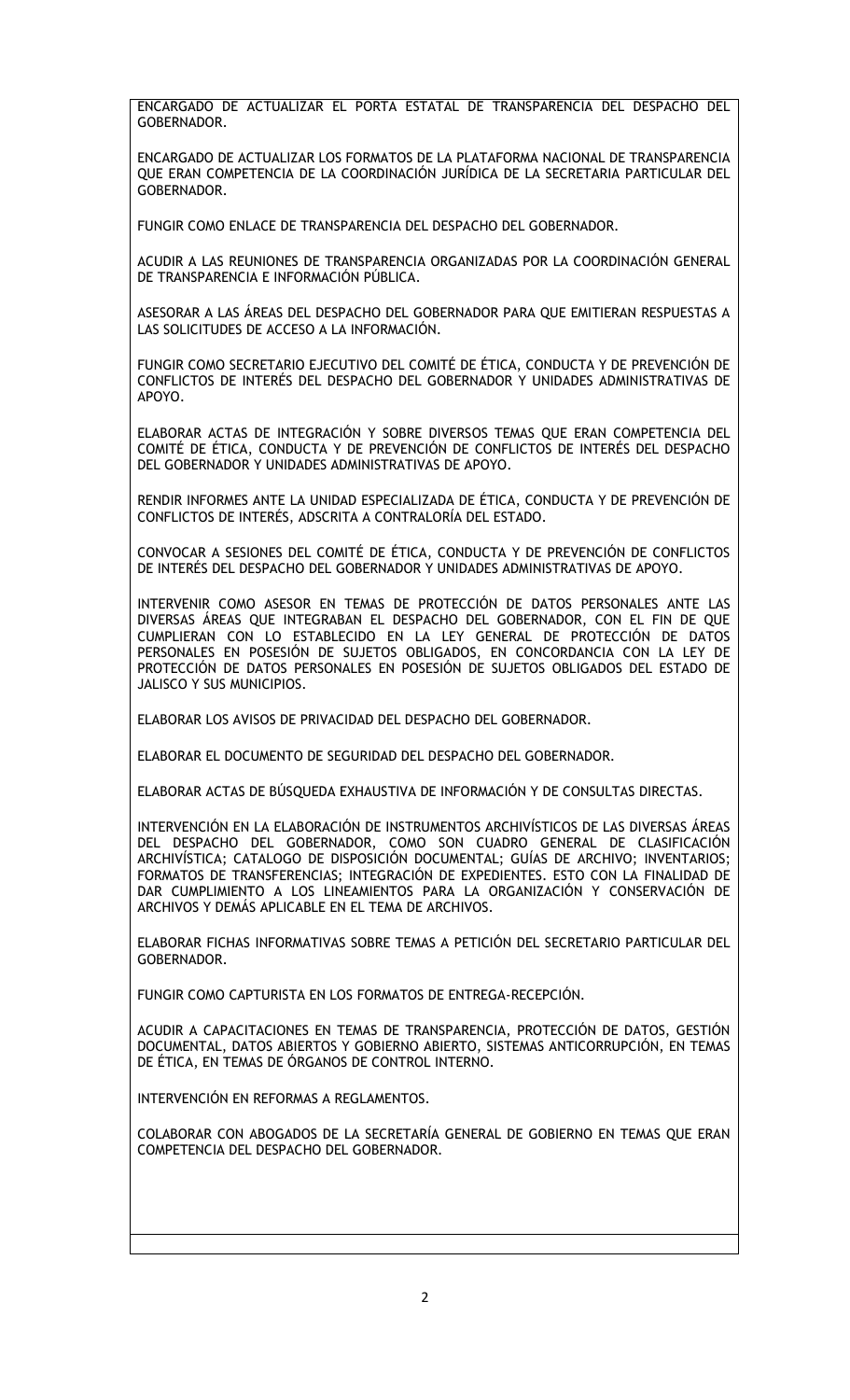**2.- TITULAR DE LA UNIDAD DE TRANSPARENCIA Y AREA CONSULTIVA EN EL CONSEJO MUNICIPAL DEL DEPORTE DE ZAPOPAN, JALISCO.**

PERIODO: ENERO DEL 2010 A SEPTIEMBRE DEL 2015.

FUNCIONES:

ASESOR JURÍDICO DEL ORGANISMO.

GESTIONAR TRÁMITES JURÍDICOS, ADMINISTRATIVOS, LABORALES Y PENALES.

REALIZAR DEMANDAS Y PROSEGUIR EL JUICIO POR TODAS SUS ETAPAS PROCESALES CORRESPONDIENTES.

EN GENERAL ASESORAR Y REPRESENTAR ANTE LAS INSTANCIAS REQUERIDAS AL COMUDE ZAPOPAN CON LA FINALIDAD DE SOLUCIONAR SUS CONFLICTOS JURÍDICOS YA SEA DE MANERA EXTRAJUDICIAL O BIEN ANTE LOS TRIBUNALES RESPECTIVOS.

ELABORACIÓN DE TODO TIPO DE CONTRATOS (INDIVIDUALES DETERMINADOS, COMPRAVENTA, COMODATO, DONACIÓN, PRESTACIÓN DE SERVICIOS PROFESIONALES, DE USO DE ESPACIO DEPORTIVO PARA REALIZAR ACTIVIDADES COMERCIALES, DE USO DE ESPACIO DEPORTIVO PARA IMPARTIR DISCIPLINA DEPORTIVA, ARRENDAMIENTO).

BRINDAR ASESORÍA JURÍDICA AL DIRECTOR GENERAL Y DEMÁS PERSONAL DEL ORGANISMO.

REALIZAR Y ENTREGAR INFORMES MENSUALES DE ACTIVIDADES DIARIAS REALIZADAS POR LA DIRECCIÓN JURÍDICA.

ELABORACIÓN DE ACTAS ADMINISTRATIVAS Y CIRCUNSTANCIADAS DE HECHOS.

REALIZACIÓN DE INVESTIGACIONES ADMINISTRATIVAS SOBRE HECHOS IRREGULARES O ILÍCITOS QUE PERJUDIQUEN LOS INTERESES DEL ORGANISMO.

CUMPLIR CON LAS OBLIGACIONES ESTABLECIDAS EN LA LEY DE TRANSPARENCIA Y ACCESO A LA INFORMACIÓN PÚBLICA DEL ESTADO DE JALISCO Y SUS MUNICIPIOS.

ATENDER Y DAR RESPUESTA EN TIEMPO Y FORMA A LAS SOLICITUDES DE INFORMACIÓN QUE SON PRESENTADAS ANTE EL ORGANISMO.

RECABAR Y DIFUNDIR LA INFORMACIÓN QUE TENGA EL CARÁCTER DE INFORMACIÓN FUNDAMENTAL.

AUXILIAR A LOS PARTICULARES EN LA ELABORACIÓN DE SOLICITUDES DE INFORMACIÓN.

REALIZAR LEVANTAMIENTO DE ACTAS CIRCUNSTANCIADAS AL MOMENTO DE QUE SE PRESENTE UNA CONDUCTA INADECUADA POR PARTE DE ALGÚN TRABAJADOR DEL ORGANISMO.

## **3.- ABOGADO POSTULANTE**

PERIODO: 2009

4.- **SUPREMO TRIBUNAL DE JUSTICIA DEL ESTADO DE JALISCO EN AREA DE ARCHIVO**.

PERIODO: DEL 15 DE JUNIO DEL 2006 AL 16 DE ENERO DEL 2008.

FUNCIONES:

ENCARGADO DEL ARCHIVO.

RECIBÍA Y ENTREGABA PROMOCIONES A LOS DIFERENTES SECRETARIOS DE LA SALA.